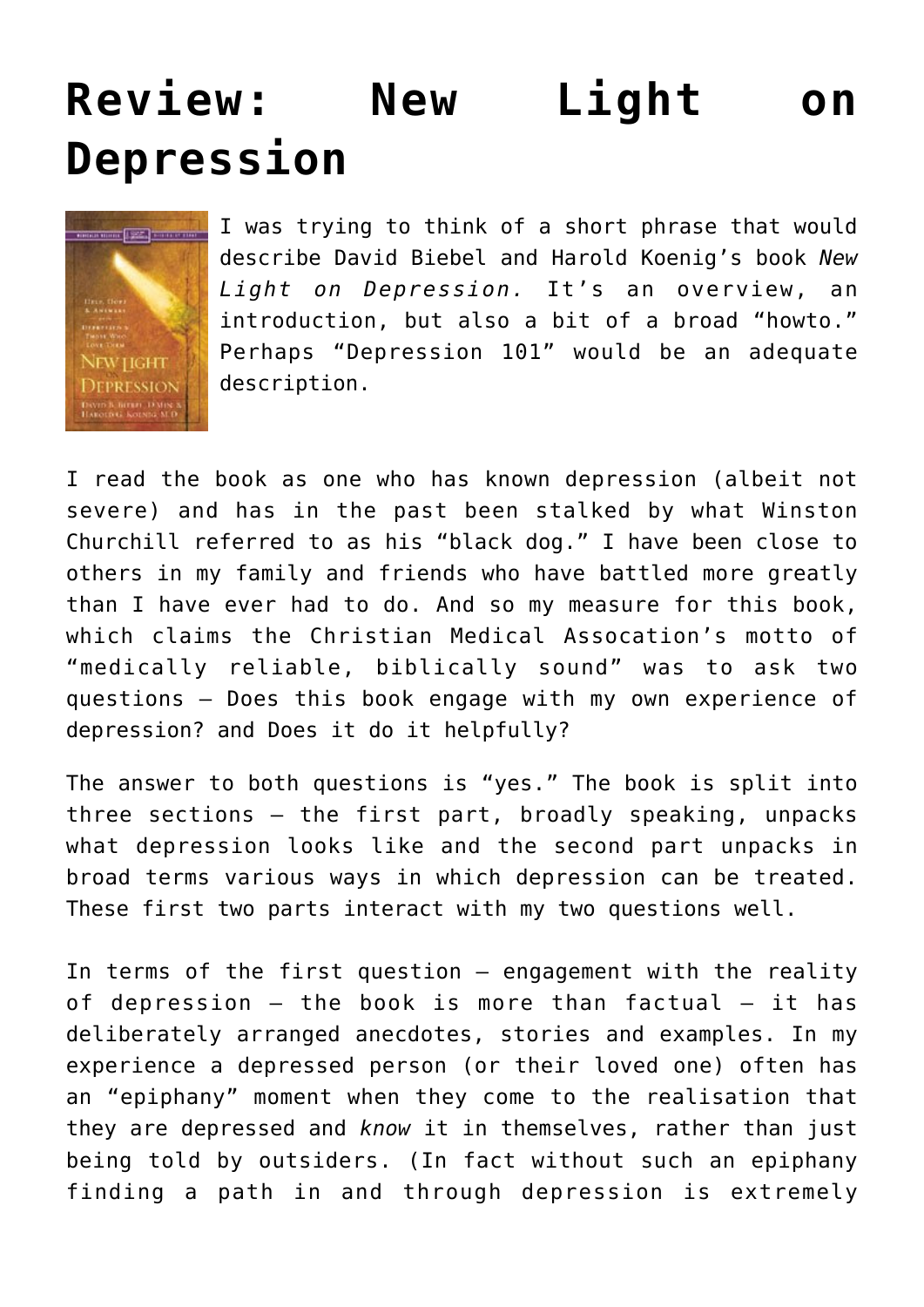difficult). I can imagine this book providing such an epiphany – the "How do they know what I'm thinking? They are talking about me" moment.

In terms of the second question – helpfulness – this book is simply a useful but helpful introduction. The subtitle suggests that the book contains "Help, Hope & Answers" – I would agree with the first two, but not necessarily the last. There are *some* answers for sure – the broad brushstrokes of various types of counselling and the various forms of antidepressant are useful bits of information. But I think the helpfulness lies in the fact that this book would help someone to start asking the right questions, and so to seek help more deliberately.

The *third* part of the book made this book distinctly *Christian* and was the part that I, standing on the other side of depression in the present, appreciated the most. It is the most "theological" of the book's parts. Of particular meaning for me was the chapter entitled "Faith: Acknowledging God's Gift" where there is an excellent unpacking of how God's grace can be found even in the valley of the shadow of death.

*"We do not mean to say that the psychic pain of depression feels good (that would be masochism) or that this pain is even good in itself. What we want to affirm is that in the lives of God's children, his grace can transform even the most abject pain into good because he is greater than and his love for us stronger than anything the Evil One sends our way. Satan's objective is our demise – spiritually, emotionally, relationally, and physically. God's primary objective is our growth toward Christlikeness." (pp257-258)*

*They quote a colleague, Stephen Mory – "Depression is an opportunity for grace unlike any other. I wish no one ever had to experience its peculiar power to devastate body, soul, and spirit. The person who has experienced the blackest depths of depression knows the cold power of death and fear*